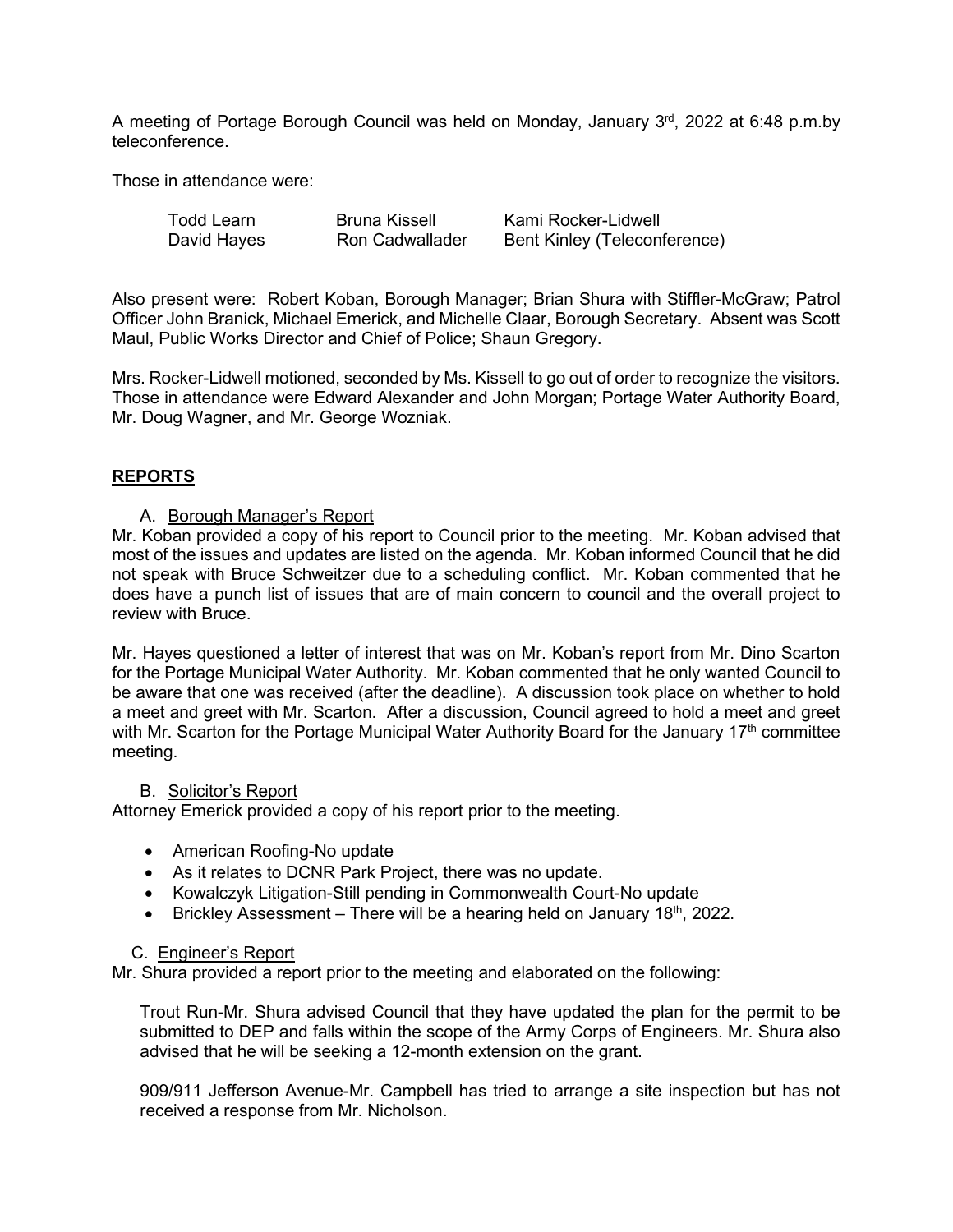### D. Public Safety

Chief Gregory provided a written report to Council prior to the meeting. Officer Branick had nothing additional to report.

## E. Director of Public Works Report

Mr. Maul was absent but provided his report to Council prior to the meeting. There was nothing additional to report.

## **Correspondence**

There was no correspondence

# **CITIZEN'S INPUT ON AGENDA ITEMS**

None

# **MINUTES OF PREVIOUS MEETINGS:**

Mr. Hayes commented on a section of the minutes from December relating to a comment that was made by Mr. Kinley concerning the meet and greet of Mr. Wagner to the Portage Municipal Water Authority Board. A lengthy discussion took place on several issues including personal agendas, EPA/DEP reports on file with the Water Authority Board concerning the water authority property, and appointments to various boards in the past.

ON MOTION OF MRS. ROCKER-LIDWELL, SECONDED BY MS. KISSELL, COUNCIL UNANIMOUSLY APPROVED THE MINUTES FROM THE DECEMBER 6<sup>TH</sup>, 2021 REGULAR AND THE DECEMBER 17<sup>TH</sup>, 2021 SPECIAL MEETING. COUNCIL MEMBERS VOTING AFFIRMATIVELY INCLUDED MR. CADWALLADER, MR. HAYES, MRS. ROCKER-LIDWELL, MR. LEARN, AND MS. KISSELL. MOTION CARRIED 5-0.

# **TREASURER'S REPORT**

Mr. Learn noted that copies of the Treasurer's report were distributed for review by Council members prior to the meeting.

ON MOTION OF MS. KISSELL, SECONDED BY MR. CADWALLADER, COUNCIL UNANIMOUSLY APPROVED THE TREASURER'S REPORT IN THE AMOUNT OF \$33,874.86. COUNCIL MEMBERS VOTING AFFIRMATIVELY INCLUDED MR. CADWALLADER, MR. HAYES, MRS. ROCKER-LIDWELL, MR. LEARN, AND MS. KISSELL. MOTION CARRIED 5-0.

#### **REPORTS RECEIVED**

Mr. Learn noted minutes from the Portage Sewer and Water Authority, LMIA, and the Portage Area Planning Commission.

ON MOTION OF MR. CADWALLADER, SECONDED BY MRS. ROCKER-LIDWELL, COUNCIL UNANIMOUSLY ACCEPTED THE REPORT RECEIVED FROM THE PORTAGE WATER AND SEWER AUTHORITY FOR DECEMBER, LMIA FOR DECEMBER AND THE PORTAGE AREA PLANNING COMMISSION FROM OCTOBER-NOVEMBER, 2021. COUNCIL MEMBERS VOTING AFFIRMATIVELY INCLUDED MR. CADWALLADER, MR. HAYES, MRS. ROCKER-LIDWELL, MR. LEARN, AND MS. KISSELL. MOTION CARRIED 5-0.

# **APPROVAL OF BILLS**

Ms. Claar provided an itemized list of bills and additional bills for Council to review and approve.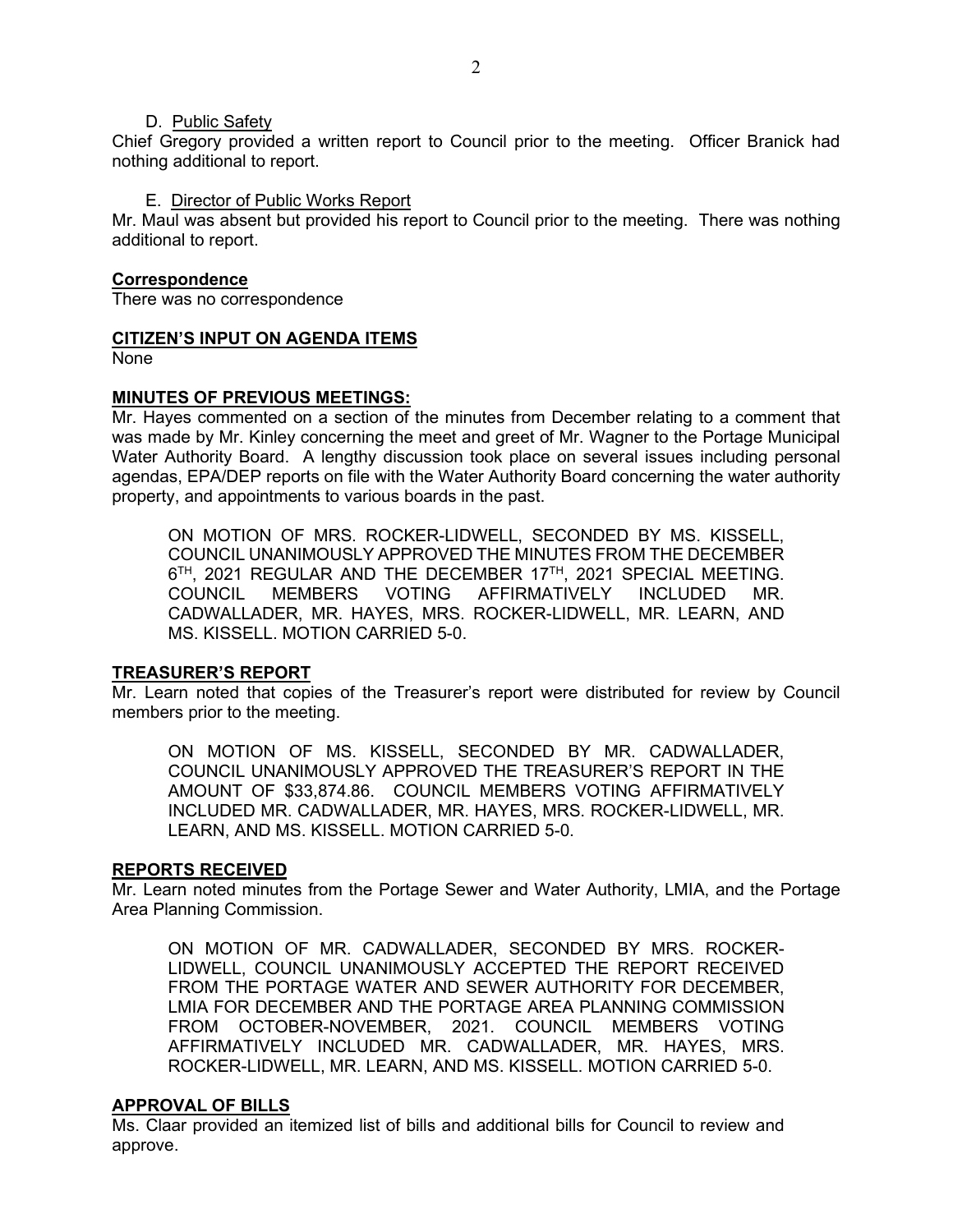FOLLOWING A ROLL CALL VOTE, ON MOTION OF MR. HAYES, SECONDED BY MR. CADWALLADER, COUNCIL UNANIMOUSLY APPROVED THE BILLS AND ADDITIONAL BILLS TO BE PAID, AS PRESENTED IN WRITTEN FORM, IN THE AMOUNT OF \$12,593.95. COUNCIL MEMBERS VOTING AFFIRMATIVELY INCLUDED MR. CADWALLADER, MR. HAYES, MR. LEARN, MRS. ROCKER LIDWELL, AND MS. KISSELL. MOTION CARRIED 5-0.

Mayor; Mrs. Rocker-Lidwell motioned, seconded by Mr. Cadwallader to go out of order on the agenda to address New Business. Motion carried 5-0.

#### **New Business:**

**1.** Nomination and appointment of Ward 2 vacant Council position. Mr. George Wozniak submitted a letter of interest and there were no other letters of interest received.

ON MOTION OF MRS. ROCKER-LIDWELL, SECONDED BY MR. CADWALLADER, COUNCIL UNANIMOUSLY APPOINTED MR. GEORGE WOZNIAK TO WARD 2 COUNCIL POSITION FOR A 2 YEAR TERM COMMENCING ON JANUARY 3<sup>RD</sup>, 2022 THROUGH DECEMBER 31<sup>ST</sup>, 2023. COUNCIL MEMBERS VOTING AFFIRMATIVELY INCLUDED MR. CADWALLADER, MR. HAYES, MR. LEARN, MRS. ROCKER-LIDWELL, AND MS. KISSELL. MOTION CARRIED 5-0.

2. Request from WinterFest to close Main Street om Saturday, January 8<sup>th</sup>, 2022

ON MOTION OF MRS. ROCKER-LIDWELL, SECONDED BY MS. KISSELL, COUNCIL UNANIMOUSLY APPROVED THE CLOSE MAIN STREET ON SATURDAY, JANUARY 8<sup>TH</sup>, 2022 FROM 1:30 P.M. UNTIL 6:00 P.M. FOR THE SLEIGH RIDES THAT WERE CANCELLED IN DECEMBER. COUNCIL MEMBERS VOTING AFFIRMATIVELY INCLUDED MR. CADWALLADER, MR. HAYES, MR. LEARN, MRS. ROCKER-LIDWELL, AND MS. KISSELL. MOTION CARRIED 5-0.

## **UNFINISHED BUSINESS**

Mr. Wozniak questioned Mr. Koban if he had any updates on the agenda items.

Item A: Update on Recreational Peer grant-waiting on review of the DCNR. All documents uploaded in the grant portal.

Item B: Update on Borough Building Roof – There was no update.

Item C: Update on Trout Run Rehabilitation – Discussed earlier in the meeting.

Item D – Update on PennDot Project on SR 164 – There was no update.

Item E – Update on Phase II for Main Street Multimodal Grant – No update.

Item F – Update on Phase 3A for Main Street Improvements/Sidewalks Right Side Caldwell and Mountain –No Update

Item G – Update on Phase 3B for Main Street Improvements/Sidewalks for the left side of Caldwell and Mountain –No Update

Item H – Update on Sonman Avenue Bridge 12 Year Plan – There was no update.